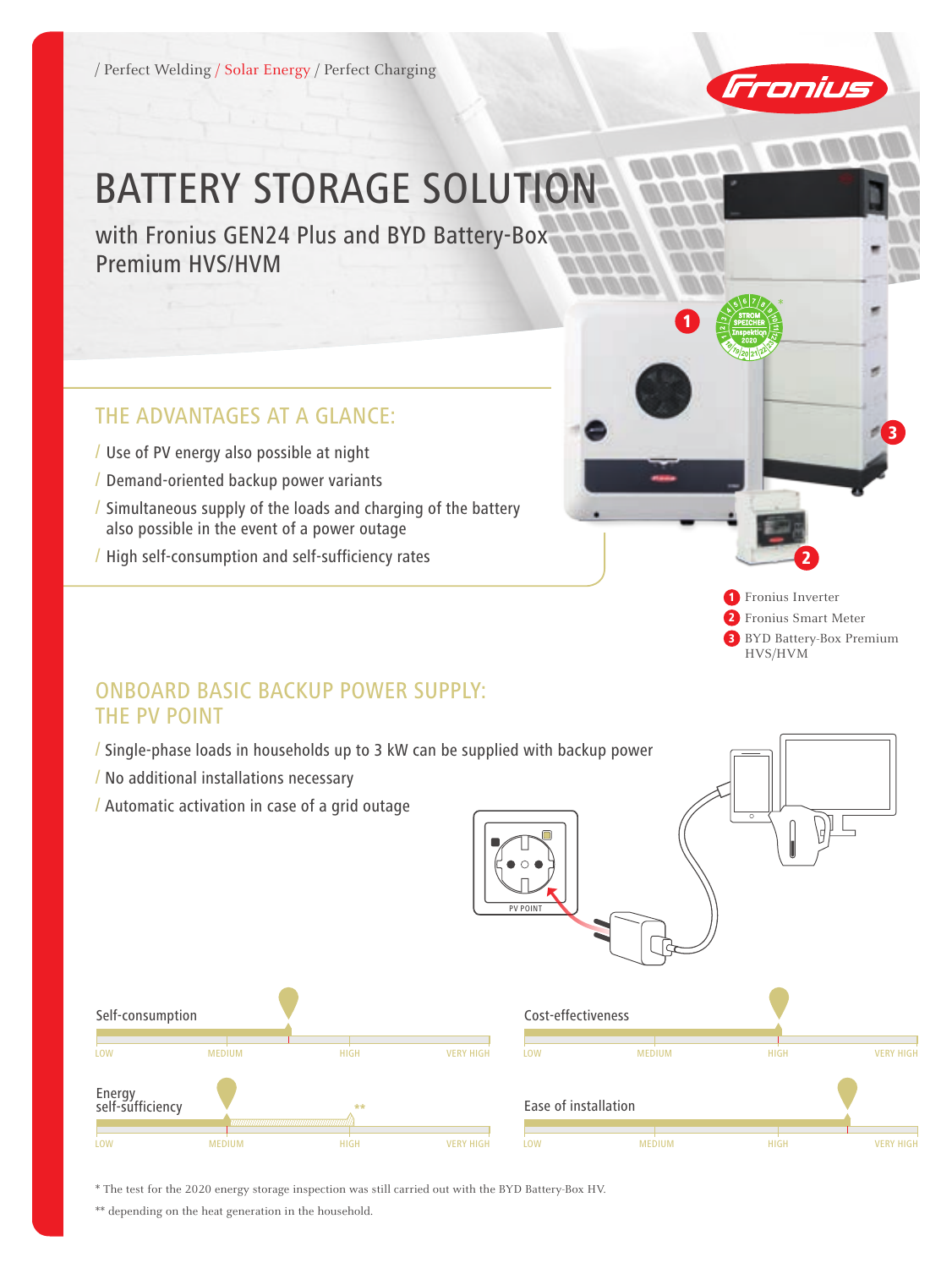# compatibilities and maximum charging and discharging power

| BYD BATTERY-BOX PREMIUM *                               | <b>HVS 5.1</b> | <b>HVS 7.7</b> | <b>HVS 10.2</b> | <b>HVM 8.3</b> | <b>HVM 11.0</b> | <b>HVM</b> 13.8 | $\parallel$ HVM 16.6 | $HVM$ 19.3  | <b>HVM 22.1</b> |
|---------------------------------------------------------|----------------|----------------|-----------------|----------------|-----------------|-----------------|----------------------|-------------|-----------------|
| Usable capacity of the battery [kWh]                    |                |                | 10.2            | 8.3            | 11.0            | 13.8            | 16.6                 | 19.3        | 22.1            |
| Nominal voltage of thebattery [V]                       | 204            | 307            | 409             | 153            | 204             | 256             | 307                  | 358         | 409             |
| Battery operating voltage [V]                           | $160 - 240$    | $240 - 360$    | $320 - 480$     | $120 - 180$    | $160 - 240$     | $200 - 300$     | $240 - 360$          | $280 - 420$ | $320 - 480$     |
| Max. charge/discharge current Primo/Symo GEN24 Plus [A] |                |                |                 |                |                 |                 |                      |             |                 |

\*Values according to BYD.

| MAXIMUM CHARGING AND DISCHARGING<br>POWER WITH GEN24 PLUS (KW) | <b>HVS 5.1</b> | <b>HVS 7.7</b> | <b>HVS</b> 10.2          | <b>HVM 8.3</b> | <b>HVM</b> 11.0 | <b>HVM 13.8</b> | <b>HVM 16.6</b> | <b>HVM 19.3</b> | <b>HVM 22.1</b>          |
|----------------------------------------------------------------|----------------|----------------|--------------------------|----------------|-----------------|-----------------|-----------------|-----------------|--------------------------|
| Primo GEN24 3.0 Plus                                           | 3.2            | 3.2            | $\sim$                   | ×.             | 3.2             | 3.2             | 3.2             | 3.2             | $\mathbf{r}$             |
| Primo GEN24 3.6 Plus                                           | 3.9            | 3.9            | $\overline{\phantom{a}}$ | $\sim$         | 3.9             | 3.9             | 3.9             | 3.9             | $\overline{\phantom{a}}$ |
| Primo GEN24 4.0 Plus                                           | 4.2            | 4.2            | ۰.                       | $\sim$         | 4.2             | 4.2             | 4.2             | 4.2             | $\sim$                   |
| Primo GEN24 4.6 Plus                                           | 4.5            | 4.9            | $\overline{\phantom{a}}$ | $\sim$         | 4.5             | 4.9             | 4.9             | 4.9             | $\sim$                   |
| Primo GEN24 5.0 Plus                                           | 4.5            | 5.3            | ۰.                       | ٠              | 4.5             | 5.3             | 5.3             | 5.3             | ٠                        |
| Primo GEN24 6.0 Plus                                           | 4.5            | 6.3            | $\overline{\phantom{a}}$ | $\sim$         | 4.5             | 5.6             | 6.3             | 6.3             | $\overline{\phantom{a}}$ |
|                                                                |                |                |                          |                |                 |                 |                 |                 |                          |
| Symo GEN24 6.0 Plus                                            | 4.5            | 6.3            | 6.3                      | $\sim$         | 4.5             | 5.6             | 6.3             | 6.3             | 6.3                      |
| Symo GEN24 8.0 Plus                                            | 4.5            | 6.8            | 8.3                      | $\sim$         | 4.5             | 5.6             | 6.8             | 7.9             | 8.3                      |
| Symo GEN24 10.0 Plus                                           | 4.5            | 6.8            | 9.0                      | $\sim$         | 4.5             | 5.6             | 6.8             | 7.9             | 9.0                      |
|                                                                |                |                |                          |                |                 |                 |                 |                 |                          |

Take a look at our references to see how battery storage solution can be implemented in the best possible way:



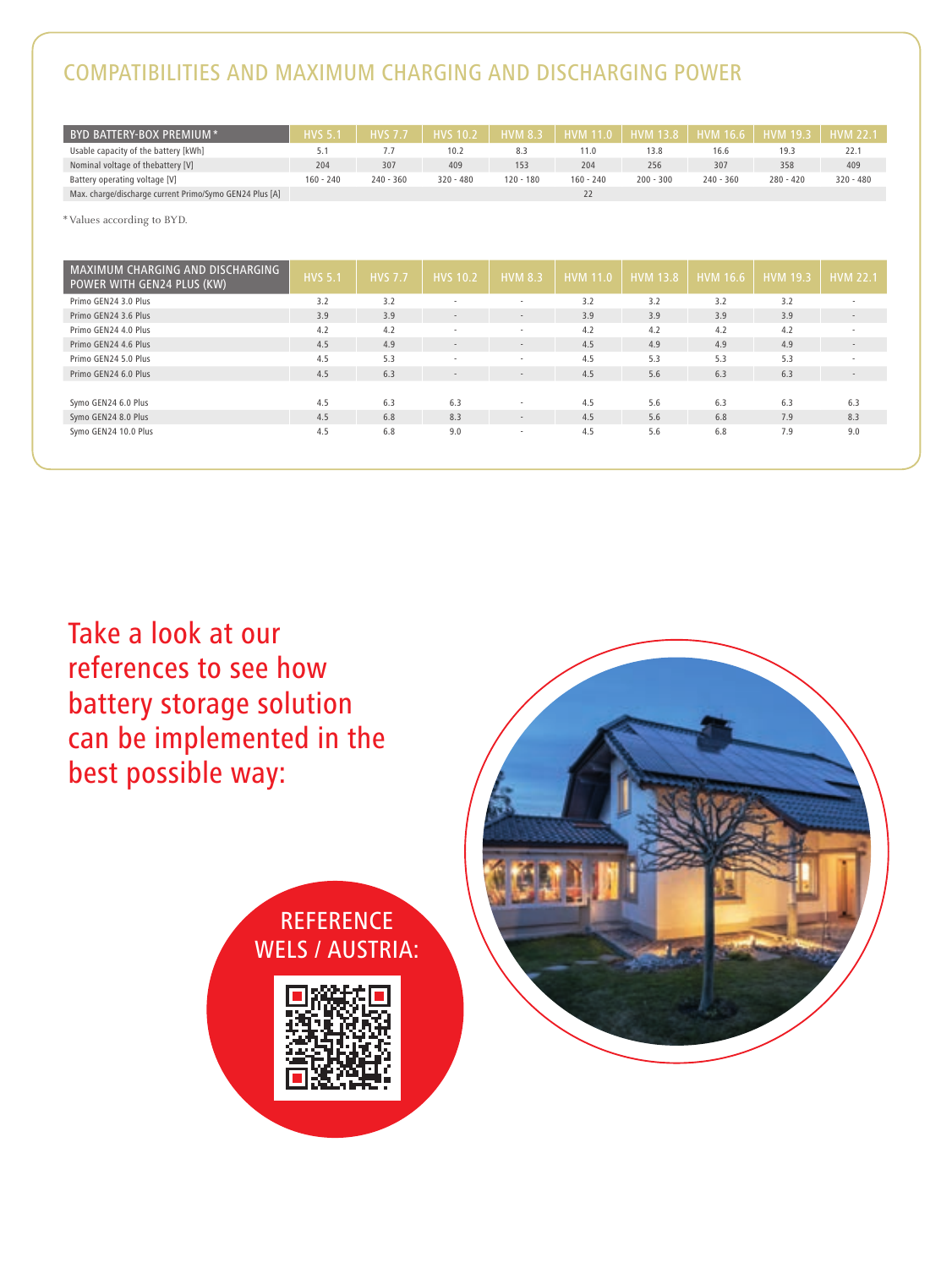

## WHAT IS NEEDED TO IMPLEMENT THE FRONIUS BATTERY STORAGE SOLUTION?

| <b>DEVICE</b>                                            | <b>TYPE</b>                                                         | <b>NOTE</b>                                                                                                                                                                                                  |
|----------------------------------------------------------|---------------------------------------------------------------------|--------------------------------------------------------------------------------------------------------------------------------------------------------------------------------------------------------------|
| <b>INVERTER</b>                                          | Fronius Primo GEN24 (3.0-6.0) Plus or<br>Symo GEN24 (6.0-10.0) Plus | Depending on the type of inverter and the type and<br>capacity of the battery                                                                                                                                |
| <b>BATTERY STORAGE SYSTEM</b>                            | BYD Battery-Box Premium HVS/HVM                                     | You can find more details on the BYD Battery-Box<br>Premium HVS/HVM under the following links<br>https://eft-systems.de/ and http://alpspower.com.au/                                                        |
| <b>FRONIUS SMART METER</b>                               | 63A-1; 63A-3; 50KA-3<br>240V-3 UL; 480V-3 UL; 600V-3 UL             | Suitable for single-phase and three-phase grids<br>/ Measures energy consumption and energy from the grid                                                                                                    |
| COMMUNICATION<br><b>INVERTER WITH BATTERY</b>            | refer to the GEN24 Plus Operating Instructions.                     | The inverter communicates with the battery via a shielded 4-pin cable (CAT5 and higher) via Modbus<br>RTU (RS485). The terminating resistors must be set at the end of the ring. For further details, please |
| <b>COMMUNICATION INVERTER</b><br><b>WITH SMART METER</b> | Cable connection (CAT5 and higher) via Modbus RTU (RS485)           |                                                                                                                                                                                                              |

## BACKUP POWER OPTIONS<sup>\*</sup>

|  |  |  | VARIANT 1: |
|--|--|--|------------|
|  |  |  |            |

Backup power variant: ", PV POINT" - ON BOARD - For the PV Point, a socket must be connected to the OP-terminal of the inverter in accordance with the installation standard. The PV Point can be implemented with or without a battery storage. For further details on installation, please refer to the GEN24 Plus Operating Instructions.

#### VARIANT 2:

Backup power variant: "Full BackUp"

For the Full Backup, additional mains switchover contactors or auxiliary relays (Enwitec) are required. The requirements for this switchover vary from country to country - please contact your grid operator. For the Full Backup, a battery storage is required.

\* only one of the two backup power variants can be implemented